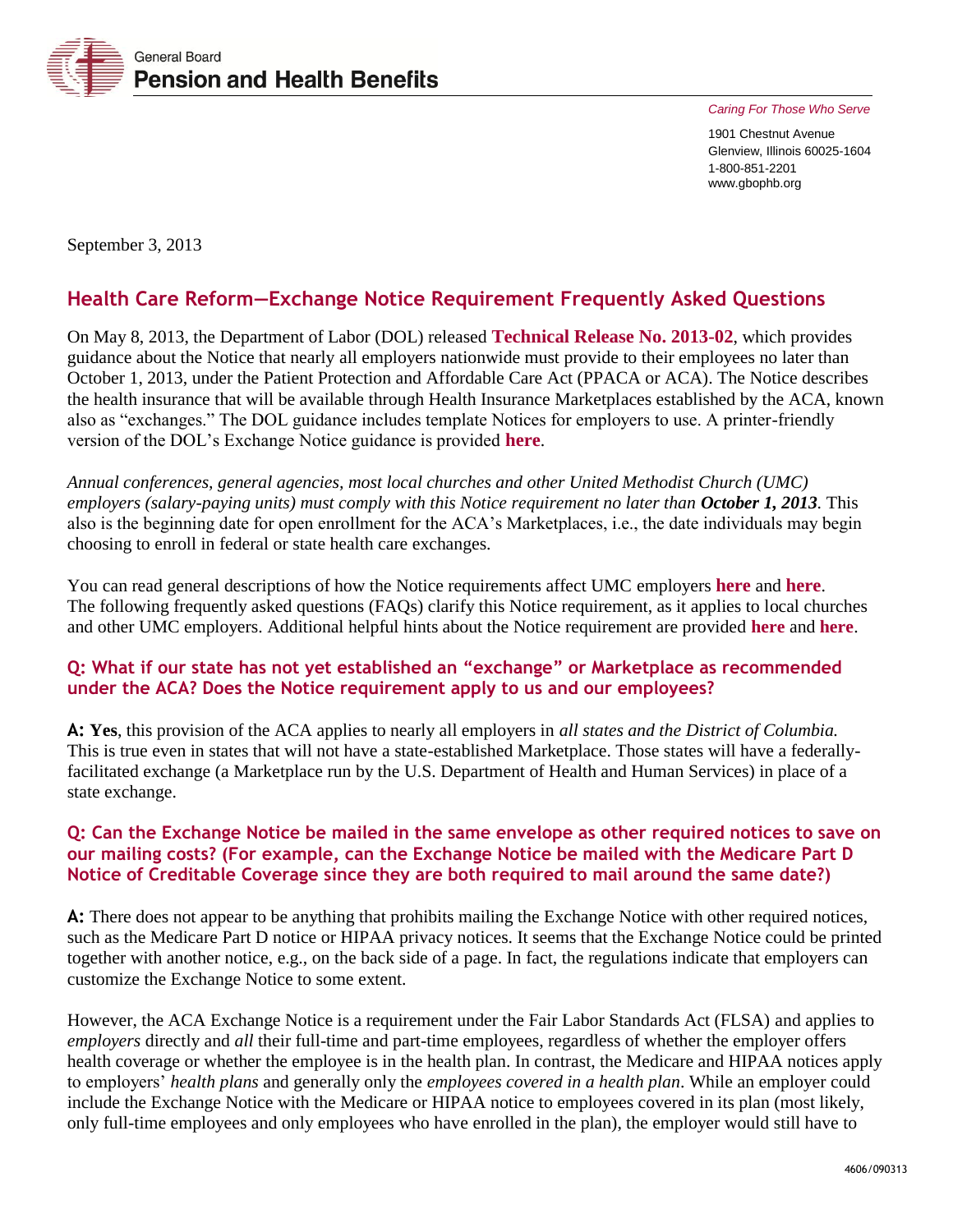send the Exchange Notice separately to non-covered employees, such as new employees on a waiting period, part-time employees, full-time employees who are not enrolled in the employer-sponsored plan and seasonal employees.

### **Q: What if some of the clergy and lay employees in our ministry have coverage through the Indian Health Service, Medicaid, TRICARE or a spouse's plan? Do we need to provide them an Exchange Notice?**

**A: Yes**, you should provide the Exchange Notice to these employees. The Notice is a requirement under the FLSA related to their employment status, not related to where they have health coverage. However, these employees (like others covered in various health plans) may have coverage that suits them well, and the Exchange Notice may seem unnecessary. Nonetheless, they should receive the Exchange Notice just like any other employee.

# **Q: Is the annual conference supposed to provide the Exchange Notice to bishops?**

**A: No**. The General Council on Finance and Administration (GCFA) is the responsible party for sending the Notice to bishops.

### **Q: Are we required to provide the Exchange Notice to volunteers?**

**A: No**. You do not have to provide the Exchange Notice to volunteers. Volunteers, as long as they are not paid, are not employees, and their work is not subject to the FLSA.

### **Q: Our local church employs tutors (high school and college-aged) for an after-school program; do we need to provide the Exchange Notice to these individuals?**

**A: Yes**, you need to provide these employees with the Notice. Any common-law *"W-2"* employee—no matter how few hours, or whether seasonal or temporary—should receive the Notice if he or she is employed when the employer distributes the Notice (on or before October 1). These are the types of employees (i.e., those unlikely to be offered employer health coverage) for whom the Marketplaces may provide the greatest benefit. Keep in mind that the Exchange Notice requirement is an ongoing duty of the employer for all new hires after October 1, 2013.

### **Q: Are we required to provide the Exchange Notice to independent contractors whom we provide a** *Form 1099* **rather than a** *Form W-2***?**

**A: No**. You do not have to provide the Exchange Notice to independent contractors. If there is any doubt, the most prudent course is to provide the Notice.

### **Q: Do we need to send the Exchange Notice to our summer seasonal camp staff that may have just finished (terminated) or will soon be done working for this year (and possibly forever)?**

**A: In most cases, no**. You are only required to distribute the Exchange Notice to *current employees as of the date you send it*. If the seasonal employees have finished working by the date you distribute the Notice, then you do not need to provide a Notice to them.

However, if the seasonal employees are working on the date you distribute the Notice to other employees, then you should provide a Notice to them also.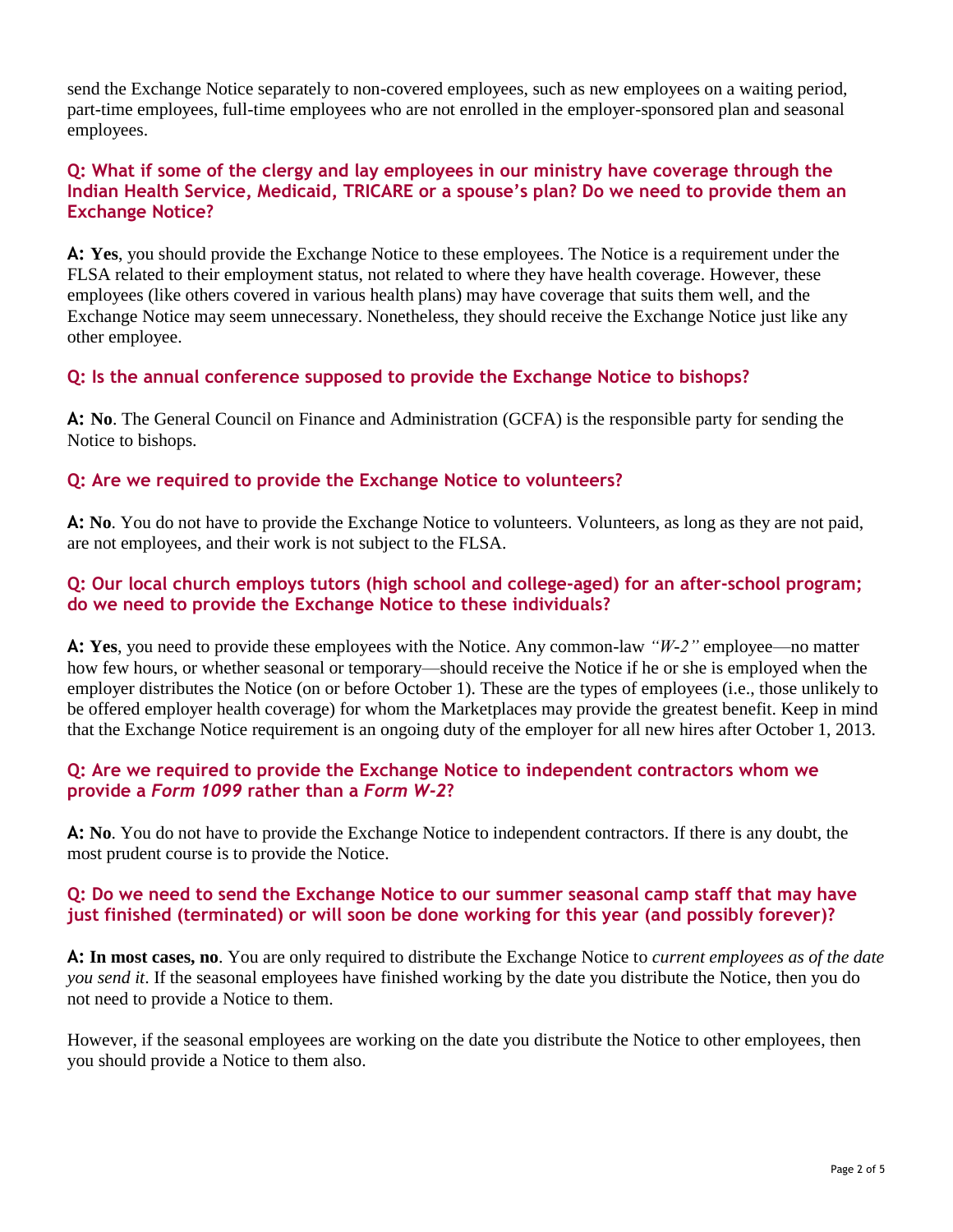#### **Q: Do we need to send the Exchange Notice to employees who terminated employment earlier this year?**

**A: No**. You are not required to provide a Notice to any employee terminated earlier this year.

## **Q: What about early retirees (pre-Medicare, pre-age 65)?**

**A: In most cases, no**. Retired employees are not generally subject to the FLSA. As such, you do not need to provide them an Exchange Notice—unless they are actively working (e.g., retired but rehired). This is true even if early retirees are covered in your employer health plan or conference plan as a retiree. If they are neither actively employed nor receiving wages, then the Notice requirement does not apply.

However, it may be the case that you think the Health Insurance Marketplace offers a more affordable option for these retired employees, (for example, if the retiree coverage through your employer plan is costly). You can provide these formerly retired employees with information about the Marketplace if you wish (e.g., some of the information from the Exchange Notice). The information on the first page of the template Notices from the DOL may be useful in this case.

Further, Medicare-eligible retirees of any age should *not* be provided the Notice—because they are covered in Medicare, they are not eligible for coverage through the Marketplaces. The same would be true for pre-65 individuals who are Medicare-eligible because of a disability.

### **Q: What about active employees who are eligible for Medicare?**

**A:** Active employees who are Medicare-eligible should be provided an Exchange Notice just like all other current employees. Although their Medicare eligibility would preclude them from benefiting from the Marketplace, they are active employees to whom the Notice requirement applies.

## **Q: Does the conference have to provide the Exchange Notice to clergy on medical leave (formerly "incapacity leave") or long-term disability through the Comprehensive Protection Plan (CPP)?**

**A: No**. Generally you should not have to provide the Exchange Notice to clergy on CPP disability or medical leave. These individuals are not actively working and not subject to the Notice requirement. However, as in the case of pre-Medicare retirees described above, clergy on CPP disability or medical leave (or other leaves of absence) may benefit from information about the Marketplaces. For example, if the church or conference requires a clergy on CPP disability to pay the full cost for coverage under the conference or employer plan, then the Marketplace may provide more affordable options for these individuals and their families. Some of the information on the first page of the Exchange Notice may be useful to these individuals.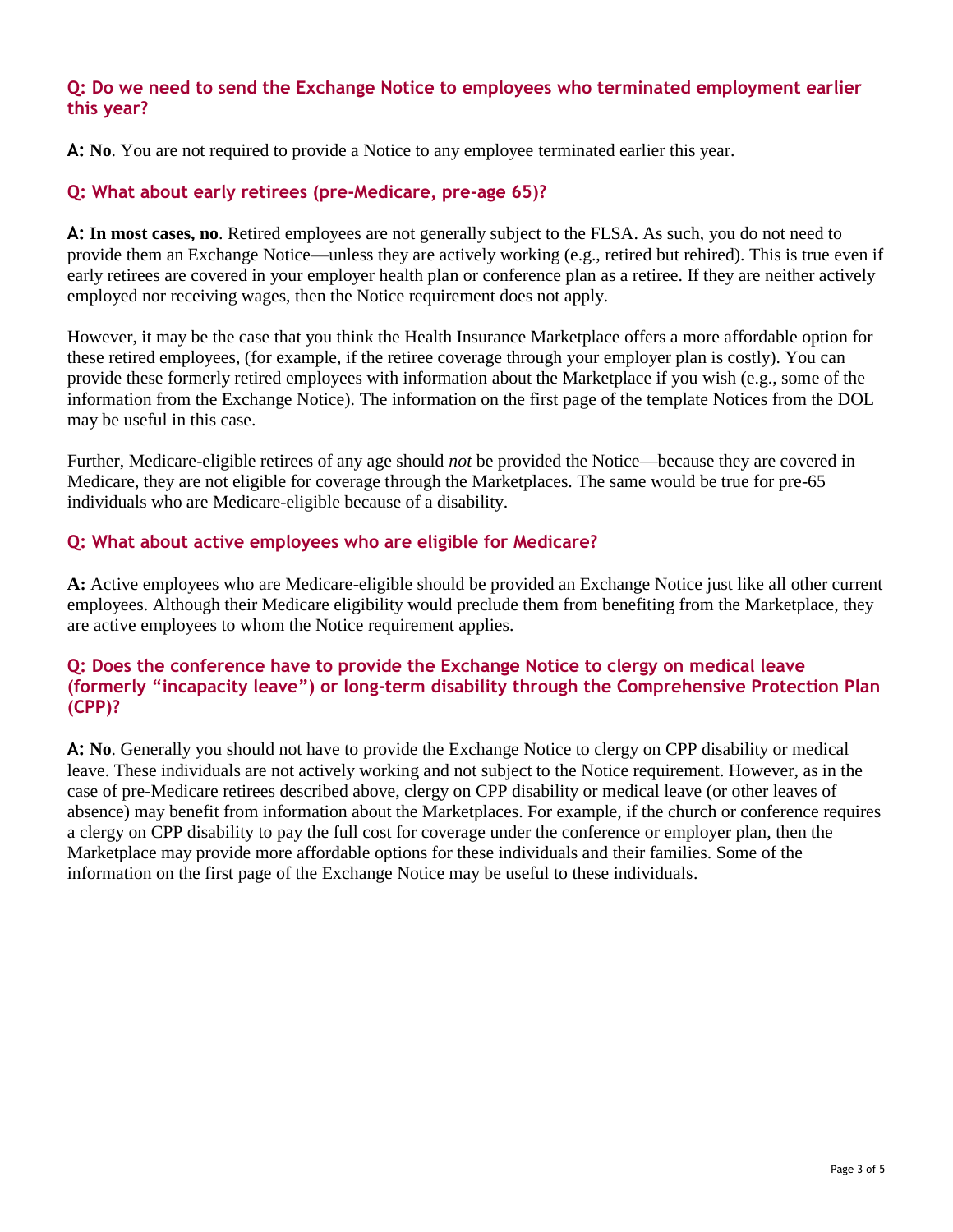#### **Q: Is the conference required to provide the Exchange Notice to local pastors without a current appointment?**

**A: No**. The conference should not need to provide the Exchange Notice to local pastors without an appointment. These individuals are not in an employment relationship under the FLSA with the conference or a local church.

**Q: Some churches are required to cover appointed clergy in the annual conference plan, but they cover their lay employees in a different plan (e.g., a small group market plan).** 

- **Does our church need to prepare different versions of the Exchange Notice for the two groups of covered employees?**
- **What if the plans differ; for example, what if the conference plan for clergy offers coverage to dependents and the plan for lay employees does not offer dependent coverage?**

**A:** It may be possible for the church to fit a narrative description of these coverage differences and who is eligible for each plan in the space designated on the DOL's template Notices. This would allow a church to use one version of the Notice for all employees (i.e., both plan audiences and anyone not covered in the plans). However, this could be confusing to employees. The purpose of the Notice is to clearly make employees aware of their coverage options and the potential consequences of their choices.

The church may instead create two different versions of the Exchange Notice: one for employees covered in or who could be eligible for the outside insured plan (i.e., the lay employees covered and not covered), and one for those in the annual conference plan (i.e., the clergy, covered and not covered). The information about who is covered in each plan as described in each Notice would differ, as would the premiums charged and other "affordability" questions that are contained in the Notice (and are to be completed by the church or employer). There could also be different answers about whether the plan covers "minimum value."

The clearer the information on the Notices can be, the better. As such, employers with different plans or eligibility rules for clergy and lay workers would be advised to consider the employee audience when deciding whether to use one version of the Notice or multiple versions.

# **Q: Is the annual conference required to send out the Exchange Notice to all appointed clergy serving at local churches?**

**A: In most cases, no**. The responsibility for distributing the Exchange Notice under the FLSA falls upon the *salary-paying employer*, which is usually the *W-2* issuer. In most cases, the salary-paying unit is the local church. Given how the FLSA applies, it will be up to each local church (or other salary-paying unit) to distribute the Notice to the clergy serving that church and to its lay employees.

Unlike the ACA's summaries of benefits and coverage or HIPAA notice, it is not the responsibility of the health plan, its insurer or its administrator (e.g., the agency or conference board) to provide this Exchange Notice. However, annual conferences will need to distribute the Exchange Notice to their own *W-2* employees (including any *W-2* clergy serving the conference directly).

Local churches and other UMC employers may benefit from Exchange Notice toolkits created by the General Board of Pension and Health Benefits (General Board). Toolkit materials are posted on the General Board's **[health care reform page](http://www.gbophb.org/health_welfare/healthcarereform/index.asp)**.